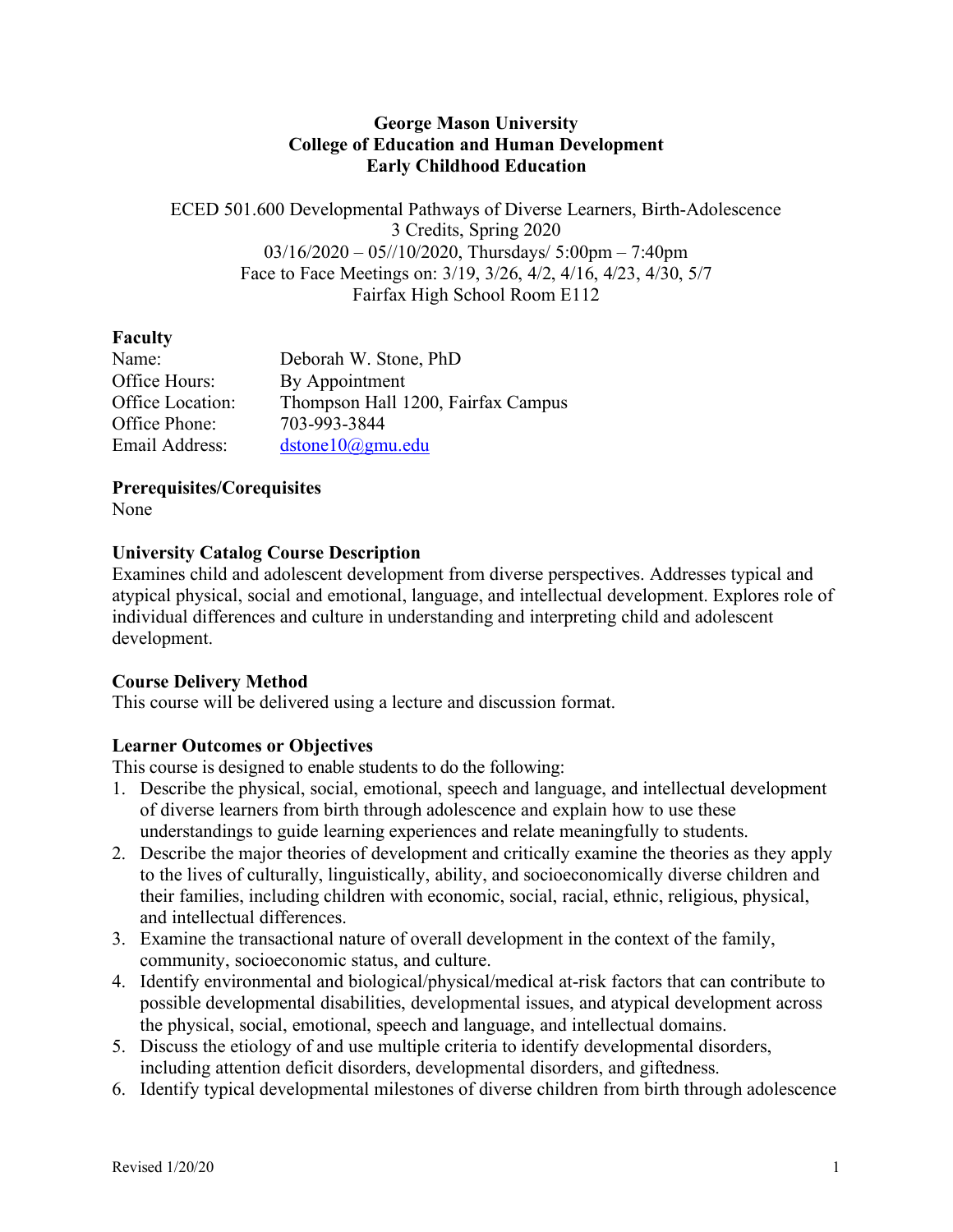and their cultural and socioeconomic variations.

- 7. Observe and describe overall development in the physical, intellectual, speech and language, social, and emotional domains as it occurs in natural environments and through play.
- 8. Explain how research is currently documenting children's development across time.
- 9. Exhibit standards of professionalism, ethical standards, and personal integrity in interactions with classmates, the instructor, and others.
- 10. Use writing as an instructional and assessment tool to generate, gather, plan, organize, and to communicate for a variety of purposes; integrate correct written conventions (i.e., grammar, usage, mechanics, and spelling); and format using current APA style.

**Professional Standards –** Virginia Professional Studies Competencies, Virginia Early Childhood Special Education Endorsement Competencies, Virginia Early/Primary Education PreK-3 EPK3 Endorsement Competencies, Interstate Teacher Assessment and Support Consortium (InTASC) Standards, Council of Exceptional Children (CEC) and Division of Early Childhood (DEC) Standards, and National Association for the Education of Young Children (NAEYC) Standards

Upon completion of this course, students will have met the following professional standards:

#### **Virginia Professional Studies Competencies**

Human Growth and Development (Birth Through Adolescence)

#### **CEC Standard Elements**

*CEC 1.1 Beginning special education professionals understand how language, culture, and family background influence the learning of individuals with exceptionalities. CEC 1.2 Beginning special education professionals use understanding of development and individual differences to respond to the needs of individuals with exceptionalities.*

#### **NAEYC Standard Elements**

*NAEYC 1a Knowing and understanding young children's characteristics and needs. NAEYC 1b Knowing and understanding the multiple influences on development and learning.*

#### **Required Textbooks**

American Psychological Association. (2020). *Publication manual of the American Psychological Association* (7th ed.). Washington, DC: Author. ISBN: 9781433832178

Lightfoot, C., Cole, M., & Cole. S. (2018). *The development of children* (8th ed.). New York, NY: Worth. ISBN: 9781464178863

#### **Required Readings**

- Bianco, F., Lombardi, E., Massaro, D., Castelli, I., Valle, A., Marchetti, A., & Lecce, S. (2019). Enhancing advanced theory of mind skills in primary school: A training study with 7-to 8-year-old. *Infant and Child Development, 28*(6), 1-16. doi:10.1002/icd.2155
- Brink, K. A., Gray, K., & Wellman, H. M. (2019). Creepiness creeps in: Uncanny valley feelings are acquired in childhood. *Child Development, 90,* 1202-1214. doi:10.1111/cdev.12999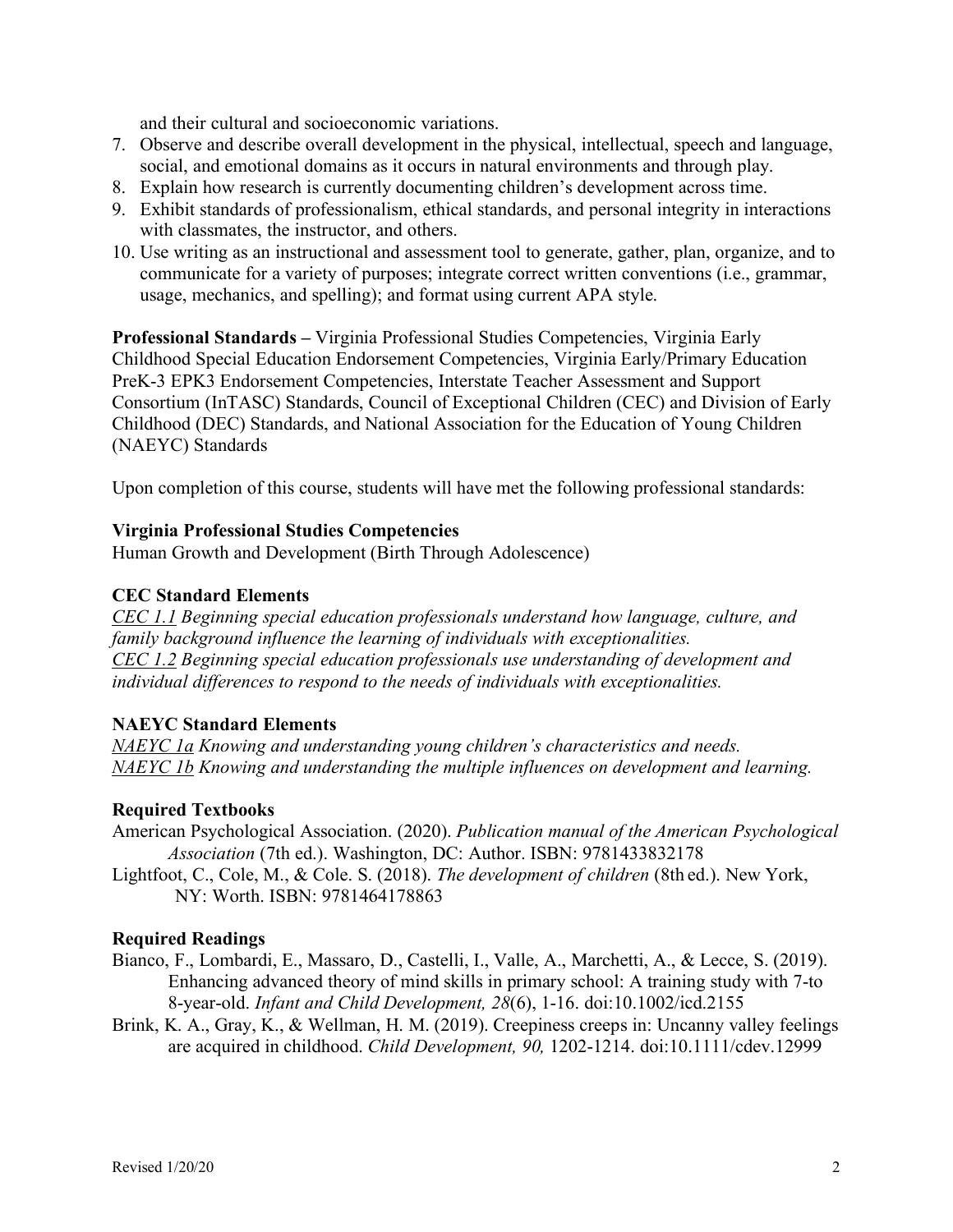- Burns-Nader, S., Scofield, J., & Jones, C. (2019). The role of shape and specificity in young children's object substitution*. Infant and Child Development, 28*(2)*,* 1-18*.*  doi:10.1002/icd.2124
- Dillman, J., Gehb, G., Peterlein C. & Schwarzer, G. (2019). Joint visual attention and locomotor experience: A longitudinal study of infants with treated idiopathic clubfoot*. Infant and Child Development, 28*(2), 1-15. doi: 10.1002/icd.2118
- Forma, V., Anderson, D. I., Provasi, J., Soyez, E., Martial, M., Huet, V., Granjon, L., Goffinet, F., & Barbu-Roth, M. (2019). What does prone skateboarding in the newborn tell us about ontogeny of human locomotion? *Child Development, 90*, 1286-1302. doi:10.1111/cdev.13251
- Gámez, P. B., Griskell, H. L., Sobrevilla, Y. N., & Vazquez, M. (2019). Dual language and English-only learners' expressive and receptive language skills and exposure to peers' language. *Child Development, 90*, 471-479. doi:10.1111/cdev.13197
- John, A. M., & Tarullo, A. R. (2019). Neighbourhood chaos moderates the association of socioeconomic status and child executive functioning. *Infant and Child Development, 28*(6), 1-19. doi: 10.1002/icd.2153
- Leach, J., Howe, N., & DeHart, G. (2019). "Let's make a place where giants live!": Children's communication during play with siblings and friends from early to middle childhood. *Infant and Child Development, 28*(6), 1-17. doi: 10.1002/icd.2156
- Liu, et al. (2019). The unique role of father-child numeracy activities in number competence of very young Chinese children. *Infant and Child Development, 28*(4), 1-16. doi: 10.1002/icd.2135
- Petrenko, A., Kanya, M., Rosinski, L., McKay, E. R., & Bridgett, D. J. (2019). Effects of infant negative affect and contextual factors on infant regulatory capacity: The moderating role of infant sex. *Infant and Child Development, 28(*6*),* 1-18. doi*:* 10.1002/icd.2157
- Shuwairi, S. M. (2019). Haptic exploration of depicted and real objects by 9-month-old infants. *Infant and Child Development, 28*(2), 1-18. doi:10.1002/icd.2125

See Class Schedule for selected Position Statements from the Division of Early Childhood Education (DEC) of the Council for Exceptional Children (CEC), and the National Association for the Education of Young Children (NAEYC), National Association for Gifted Children (NACG).

This course also requires reading published journal articles on human development. Example journals include the following: *Early Education and Development*, *Child Development*, and *Human Development*. These and other journals are available on the Mason library website.

## **Course Performance Evaluation**

Students are expected to submit all assignments on time in the manner outlined by the instructor (e.g., Blackboard (Bb), Tk20, hard copy).

| <b>Assignments</b>                                      | <b>Due Date</b> | <b>Points</b> |
|---------------------------------------------------------|-----------------|---------------|
| Attendance and Participation                            | Ongoing         | 25            |
| Self-Evaluation                                         | May 7           |               |
| <b>Article Annotations</b>                              |                 | 15            |
| Article Annotation 1 – Infant/Toddler<br>$\blacksquare$ | March 26        |               |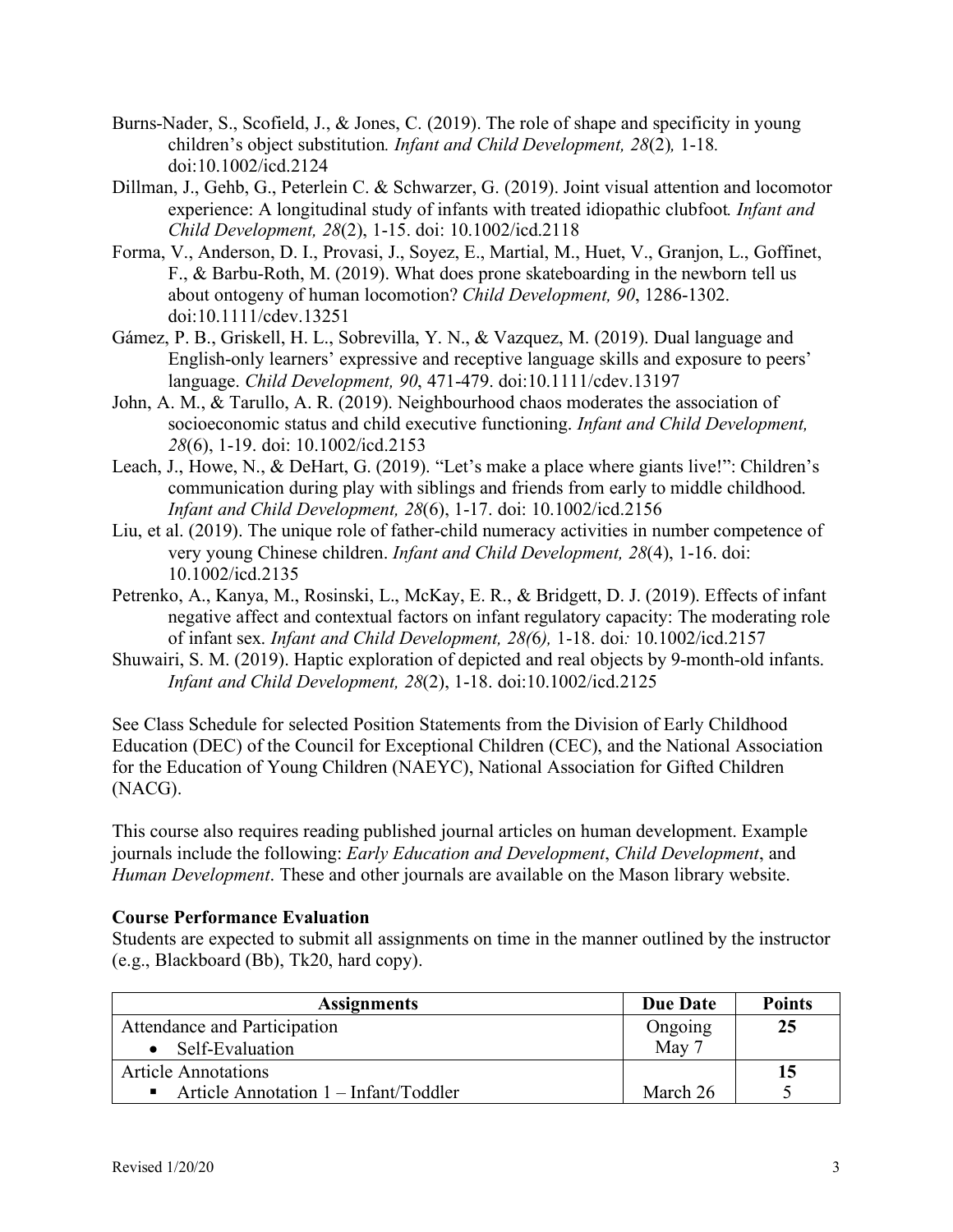| Article Annotation 2 – Preschool/Early Childhood<br>$\blacksquare$ | April 16 |     |
|--------------------------------------------------------------------|----------|-----|
| Article Annotation 3 – Middle Childhood<br>п                       | April 30 |     |
| <b>Developmental Milestones</b>                                    |          | 15  |
| Infant/Toddler                                                     | April 4  |     |
| Preschool/Early Childhood<br>$\bullet$                             | April 18 |     |
| Early Elementary/Middle Childhood<br>$\bullet$                     | May 2    |     |
| Multiple Influences on Young Children's Development Paper          | April 25 | 15  |
| In-Class Adolescent Development and Development of Gifted          | May 7    | 5   |
| <b>Students Activity</b>                                           |          |     |
| Case Study Analysis – Infant/Toddler, Preschool, or Early          | May 9    | 25  |
| Elementary                                                         |          |     |
| <b>Upload Case Study Analysis to Tk20</b>                          | May 9    |     |
| <b>TOTAL</b>                                                       |          | 100 |

#### • **Assignments and/or Examinations**

#### **Article Annotations (15 points, 5 points each))**

Students will explain how research is currently documenting children's development across time. Students will read and annotate three articles. The articles reviewed and prepared for presentation will be provided to students by the course instructor. Students will use the annotation template to document essential elements of the research article and come prepared to share their annotation with a small group. Annotations will include a brief discussion of the primary research question(s), participants, methods, findings, and conclusions. Each member of the small group will emphasize a different developmental domain (e.g., intellectual, socialemotional, physical, or linguistic). Collectively, the presentation and discussion will extend students' understandings of how research is currently documenting children's development across time.

| Infant                         | <b>Toddler/Preschool</b>           | <b>Early Elementary</b>      |
|--------------------------------|------------------------------------|------------------------------|
| Social-Emotional – Petrenko    | Linguistic – Leach et al.          | Intellectual – Bianco et al. |
| et al. (2019).                 | (2019).                            | (2019).                      |
| Physical – Dillman et al.      | Social-emotional - John et al.     | Intellectual – Brink et al.  |
| (2019).                        | (2019).                            | (2019).                      |
| Physical – Forma et al.        | Intellectual – Liu et al. $(2019)$ | Linguistic – Gámez et al.    |
| (2019).                        | Intellectual – Burns-Nader et      | (2019).                      |
| Intellectual – Shuwairi et al. | al. $(2019)$ .                     |                              |
| (2019).                        |                                    |                              |

## **Developmental Milestones (15 points, 5 points each)**

Students will prepare a milestone reference document for infant/toddler, preschool/early childhood, and early elementary/middle childhood. Students will identify the major milestones for each of the following domains: physical, social and emotional, speech and language acquisition, and intellectual/cognitive development. Students will identify developmental progressions using typical age-level ranges. Students will use the course text as the primary resource for this project. Articles and in-class discussions and resources may also be used to enhance the milestones document.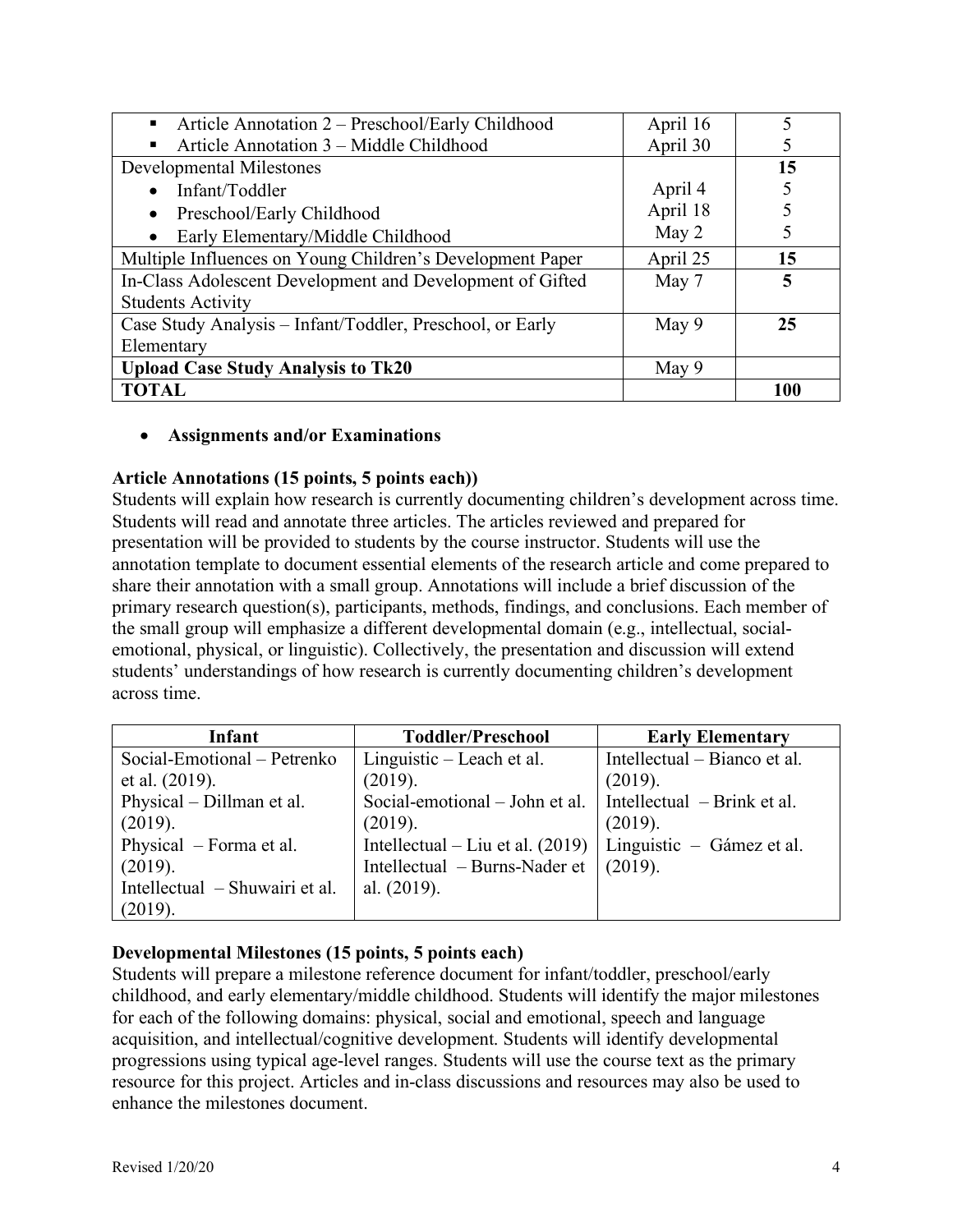## **Multiple Influences on Young Children's Development Paper (15 points)**

Students will develop a five- to seven-page paper that describes how the following factors may impact child development and learning:

- Family/family structure
- Socio-economic status
- Language and culture
- School
- Community

Students will use in-text citations from the textbook, class discussions, and at least three professional/peer-reviewed articles, book chapters, reports, etc. to support their discussions. Students will include a reference list in APA style.

#### **In-Class Adolescent Development and Development of Gifted Students Activity (5 points)**

Students will complete an in-class activity that shows their understanding of (a) adolescent development and (b) the development of gifted students through adolescence, including developmental issues related to gifted education and the use of multiple criteria to identify gifted students.

#### **Case Studies Analysis (25 points)**

Students will be randomly assigned a video case study from one of three age groups: Infant/Toddler, Preschool, or Early Elementary. They will view the video and then write a paper that discusses the children's unique characteristics and needs and describes at least one developmental theory that supports their analysis of the video vignette.

Students will describe the child's unique characteristics and needs in relation to relevant developmental milestones. They will cite specific examples observed in the video cases and support their assertions with current research from the course textbook, class discussions, and/or other course materials. They will discuss each of the following areas:

- Physical development,
- Intellectual development,
- Social and emotional development, and
- Speech and language development.

Students will use in-text citations and include a reference list formatted in APA style.

#### • **Other Requirements**

#### **Attendance and Participation (25 points)**

Because active participation and engagement are imperative for optimal learning, preparation for and participation in in-class and online activities will be evaluated based on the following criteria:

- Students attend class, arrive on time, and stay for the entire class period.
- Students use laptops and personal devices for instructional purposes only.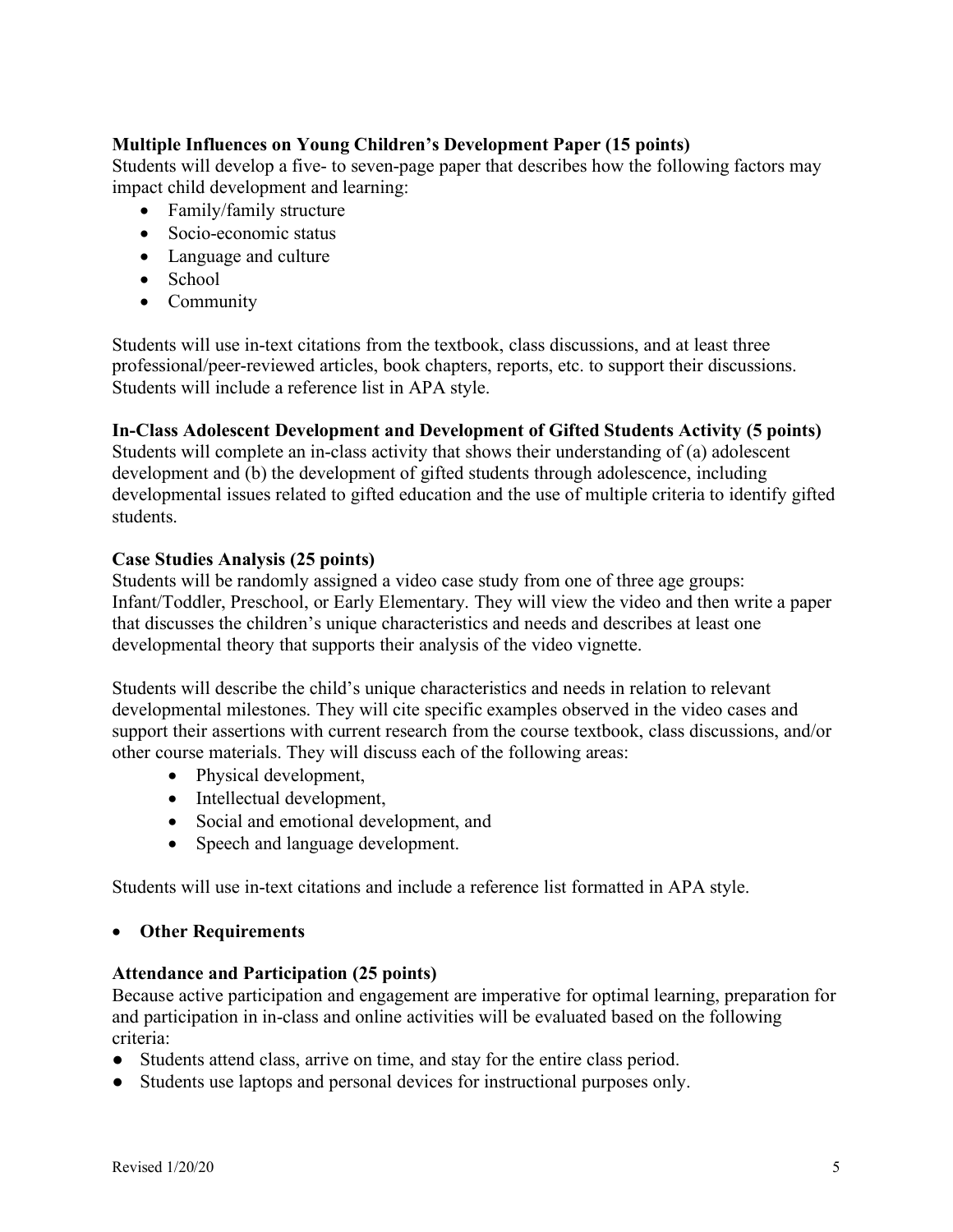- Students complete readings and prepare for class activities prior to class as evidenced by their ability to discuss and write about the concepts presented and examined in the texts as well as participate fully in related activities.
- Students are actively involved in in-class and online learning experiences as evidenced by (a) participating in all activities, (b) engaging in small- and large-group discussions, (c) completing written work related to the activities, and (d) supporting the participation and learning of classmates.
- Students show evidence of critical reflective thinking through in-class and online discussions, activities, and written reflections.
- Students display professional dispositions at all times while interacting with the instructor and other students.
- Students complete participation activities across the semester that complement the scheduled course topic. Instructors will periodically collect artifacts from the activities. Students in attendance and who actively engage in the learning experience will receive credit for their efforts. Graded participation activities are not announced and are implemented at the discretion of the instructor.
- Students submit attendance and participation self-evaluation.

# **Written Assignments**

All formal written assignments will be evaluated for content and presentation. The American Psychological Association, Seventh Edition (APA) style will be followed for all written work. All written work unless otherwise noted must be completed on a word processor and should be proofread carefully. (Use spell check!) If students are not confident of their own ability to catch errors, they should have another person proofread their work. When in doubt, they should check the APA manual. Students may consult the Writing Center for additional writing support. Students will do the following:

- 1. Present ideas in a clear, concise, and organized manner. (Avoid wordiness and redundancy.)
- 2. Develop points coherently, definitively, and thoroughly.
- 3. Refer to appropriate authorities, studies, and examples to document where appropriate. (Avoid meaningless generalizations, unwarranted assumptions, and unsupported opinions.)
- 4. Use correct capitalization, punctuation, spelling, and grammar.
- 5. Type the paper with double spacing, indented paragraphs, 1-inch margins all around, and 12-point Times New Roman font.

# • **Grading**

A = 95-100 A = 90-94 B + = 87-89 B = 80-86 C = 70-79 F = <70 Incomplete (IN): This grade may be given to students who are passing a course but who may be unable to complete scheduled coursework for a cause beyond reasonable control.

All CEHD students are held to the university grading policies as described in the Academic Policies section of the current catalog, which can be accessed at http://catalog.gmu.edu. Those students seeking Virginia initial teaching licensure must earn a B- or better in all graduate licensure coursework.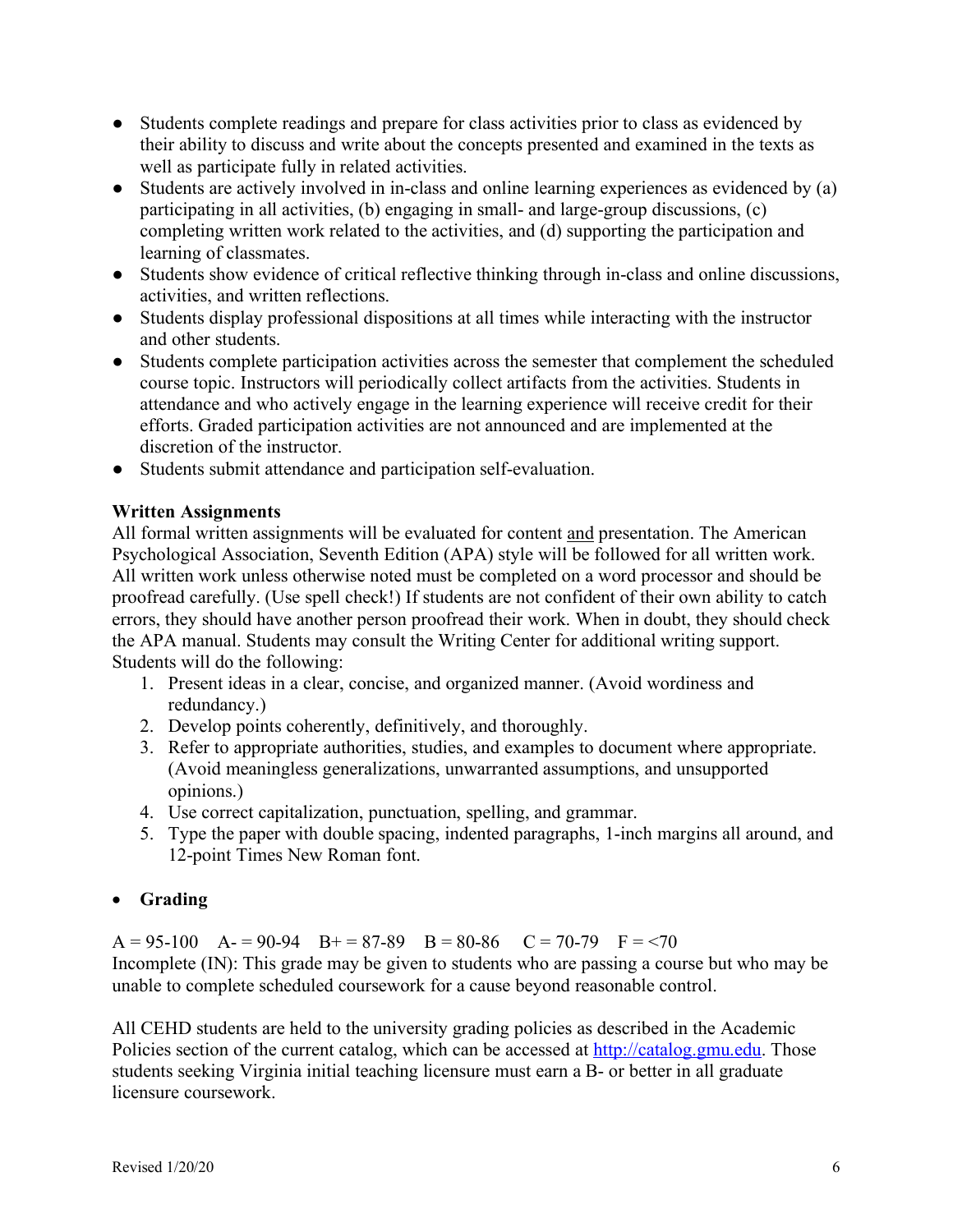# **Professional Dispositions**

Students are expected to exhibit professional behaviors and dispositions at all times. See https://cehd.gmu.edu/students/policies-procedures/.

# **Class Schedule**

| <b>Date</b>                       | <b>Topics</b>                                      | <b>Assignments &amp; Readings Due</b> |
|-----------------------------------|----------------------------------------------------|---------------------------------------|
| Week 1                            | Introductions                                      | Lightfoot et al., Chapters 1, 2, 3    |
| Mar 16-22                         |                                                    |                                       |
|                                   | Syllabus and Assignments Review                    | <b>DEC Position Statement: Low</b>    |
| F <sub>2F</sub> Mar 19            |                                                    | Birth Weight, Prematurity, and        |
|                                   | <b>Studying Human Development</b>                  | <b>Early Intervention</b>             |
|                                   | <b>Historical beliefs</b>                          |                                       |
|                                   | Grand and modern theories of                       |                                       |
|                                   | development                                        |                                       |
|                                   | • Methods to study development                     |                                       |
|                                   | Biological and Cultural Foundations of             |                                       |
|                                   | Development                                        |                                       |
|                                   | • Development in the context of culture            |                                       |
|                                   | • Development in the context of family             |                                       |
|                                   | • Biological/physical/medical factors that         |                                       |
|                                   | contribute to development                          |                                       |
|                                   |                                                    |                                       |
|                                   | Prenatal Development and Birth                     |                                       |
|                                   | The prenatal period                                |                                       |
|                                   | • Maternal conditions and teratogens               |                                       |
|                                   | Etiology of developmental disorders<br>The newborn |                                       |
| Week 2                            | Infancy: The First Three Months                    | Lightfoot et al., Chapters 4, 5       |
| Mar 23-29                         | Brain development                                  |                                       |
|                                   | • Theories of early development                    | Infant/Toddler Select Article         |
| F <sub>2F</sub> Mar <sub>26</sub> |                                                    | Reading                               |
|                                   | Infancy: Physical and Cognitive/Intellectual       |                                       |
|                                   | Development                                        | Due to Bb $(3/26)$ – Article          |
|                                   | • Physical growth and brain development            | <b>Annotation 1: Infant/Toddler</b>   |
|                                   | • Fine and gross motor development                 |                                       |
|                                   | • Cognitive/intellectual development               |                                       |
|                                   | • Attention and memory                             |                                       |
|                                   | • Selecting appropriate resources                  |                                       |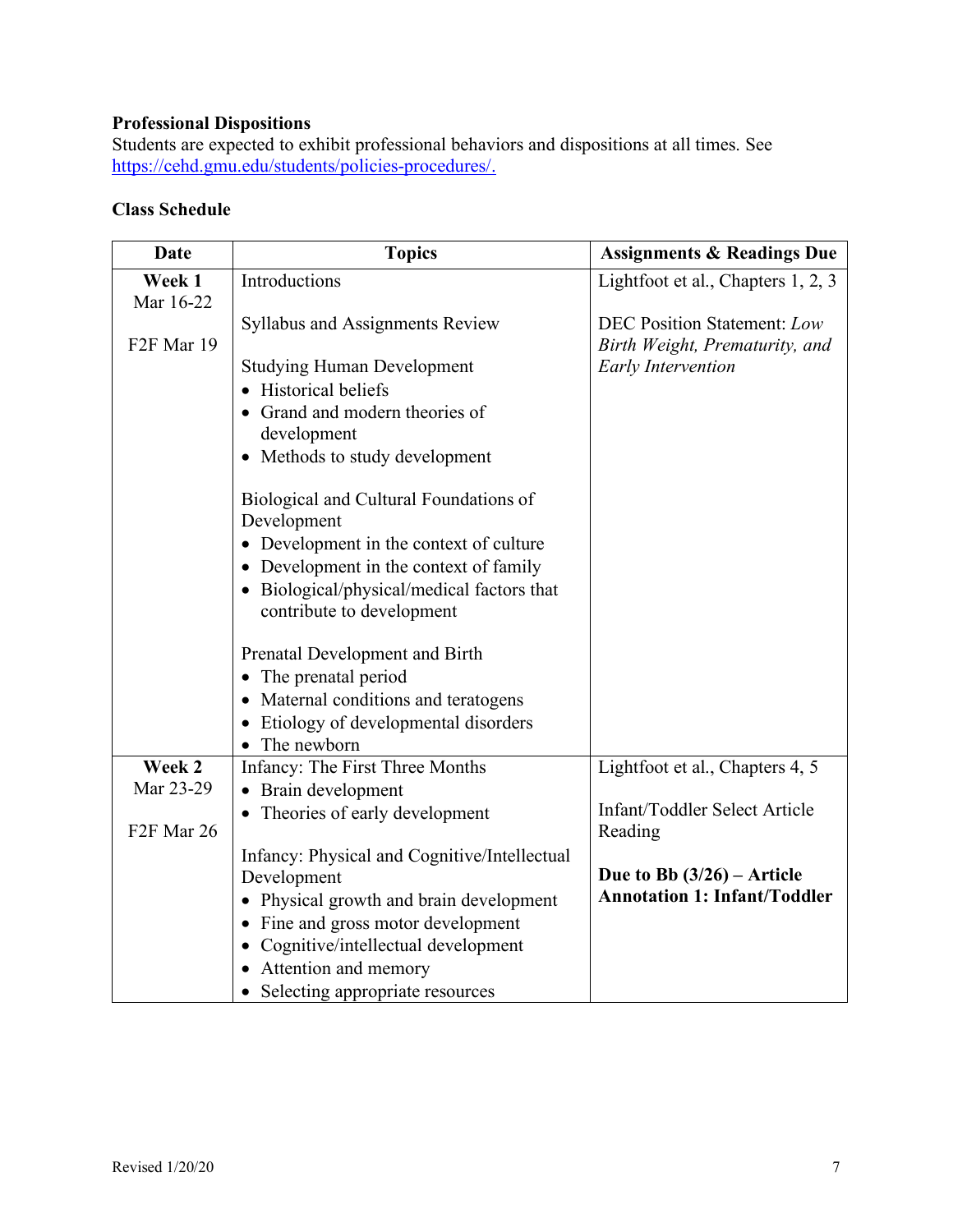| <b>Date</b>                       | <b>Topics</b>                                                                                                                                                | <b>Assignments &amp; Readings Due</b>                                                        |
|-----------------------------------|--------------------------------------------------------------------------------------------------------------------------------------------------------------|----------------------------------------------------------------------------------------------|
| Week 3                            | Infancy: Social and Emotional Development                                                                                                                    | Lightfoot et al., Chapters 6, 7                                                              |
| Mar 30-                           | Infant emotions<br>$\bullet$                                                                                                                                 |                                                                                              |
| Apr 5                             | Relationships<br>$\bullet$                                                                                                                                   | Due to Bb $(4/4)$ –                                                                          |
|                                   | • Communication                                                                                                                                              | <b>Developmental Milestones:</b>                                                             |
| F <sub>2F</sub> Apr <sub>2</sub>  | • Guide learning experiences                                                                                                                                 | <b>Infant/Toddlers</b>                                                                       |
|                                   | Early Childhood: Speech and Language<br>Acquisition<br>• Phonological, semantic, grammar, and<br>pragmatic development<br>• Theories of language acquisition |                                                                                              |
| Week 4                            | Early Childhood: Physical and                                                                                                                                | Lightfoot et al., Chapters 8, 9                                                              |
| Apr 13-19                         | Cognitive/Intellectual Development                                                                                                                           |                                                                                              |
|                                   | Theories of development                                                                                                                                      | <b>NAGC Position Statement:</b>                                                              |
| F <sub>2F</sub> Apr <sub>16</sub> | Physical growth and health                                                                                                                                   | Redefining Giftedness for a                                                                  |
|                                   | • Fine and gross motor development                                                                                                                           | New Century: Shifting the                                                                    |
|                                   | • Cognitive/intellectual development,                                                                                                                        | Paradigm                                                                                     |
|                                   | including students with<br>disabilities/disorders and those who are<br>gifted                                                                                | Preschool/Early Childhood<br><b>Select Article Reading</b>                                   |
|                                   |                                                                                                                                                              |                                                                                              |
|                                   | Early Childhood: Social and Emotional                                                                                                                        | <b>NAGC Position Statement:</b>                                                              |
|                                   | Development                                                                                                                                                  | Nurturing Social and                                                                         |
|                                   | • Identity and moral development                                                                                                                             | <b>Emotional Development of</b>                                                              |
|                                   | • Developmentally appropriate expectations                                                                                                                   | Gifted Children                                                                              |
|                                   | for self-regulation and behavior                                                                                                                             |                                                                                              |
|                                   | • Nurturing social and emotional<br>development, including children with<br>disabilities/disorders and those who are<br>gifted                               | Due to Bb $(4/16)$ – Article<br><b>Annotation 2:</b><br><b>Preschool/Early Childhood</b>     |
|                                   |                                                                                                                                                              | Due to Bb $(4/18)$ –<br><b>Developmental Milestones:</b><br><b>Preschool/Early Childhood</b> |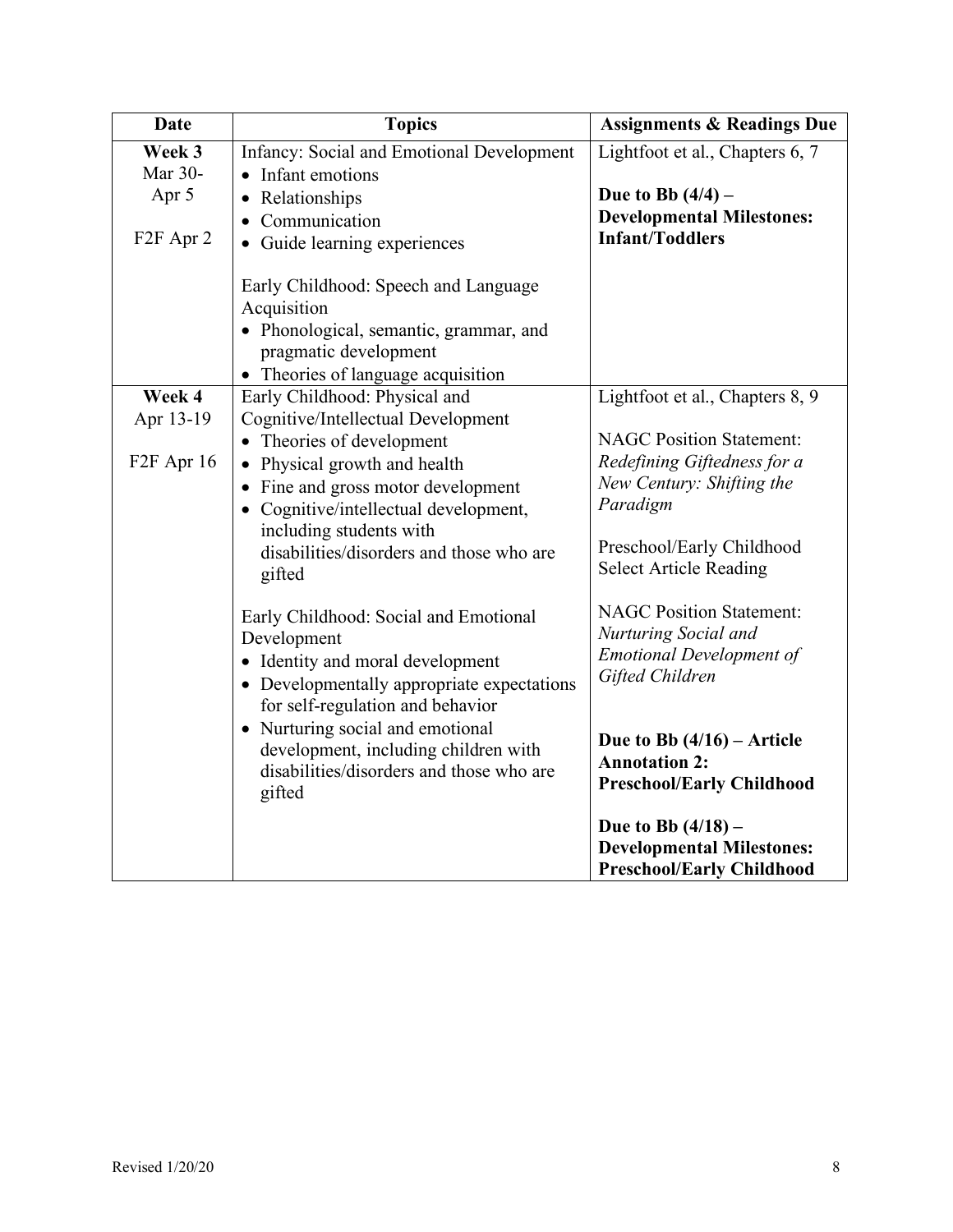| <b>Date</b>                       | <b>Topics</b>                                                                               | <b>Assignments &amp; Readings Due</b>                      |
|-----------------------------------|---------------------------------------------------------------------------------------------|------------------------------------------------------------|
| Week 5                            | Applying Development to Learning                                                            | Lightfoot et al., Chapter 10                               |
| Apr 20-26                         | Experiences                                                                                 |                                                            |
|                                   | • Meeting the needs of culturally,                                                          | <b>NAEYC Position Statement:</b>                           |
| F <sub>2F</sub> Apr <sub>23</sub> | linguistically, and socioeconomically                                                       | Developmentally Appropriate<br>Practice in Early Childhood |
|                                   | diverse and ability-diverse children and<br>their families                                  | Programs Serving Children                                  |
|                                   | Selecting culturally and linguistically                                                     | From Birth Through Age 8                                   |
|                                   | appropriate resources                                                                       |                                                            |
|                                   | Guiding learning experiences and making<br>$\bullet$                                        | Due to Bb $(4/25)$ – Multiple                              |
|                                   | them meaningful to students, including                                                      | <b>Influences on Young</b>                                 |
|                                   | students with developmental                                                                 | <b>Children's Development</b>                              |
|                                   | disabilities/disorders and those who are                                                    | Paper                                                      |
|                                   | gifted                                                                                      |                                                            |
|                                   | Family, Cultural, and Community Contexts                                                    |                                                            |
|                                   | of Development                                                                              |                                                            |
|                                   | • Parenting and development                                                                 |                                                            |
|                                   | • Communities and culture influence on                                                      |                                                            |
|                                   | development                                                                                 |                                                            |
|                                   | • The role of media on early development                                                    |                                                            |
| Week 6                            | Middle Childhood: School as a Context for                                                   | Lightfoot et al., Chapter 11, 12                           |
| Apr 27-                           | Development                                                                                 |                                                            |
| May 3                             | • School readiness                                                                          | Early Elementary/Middle                                    |
|                                   |                                                                                             | Childhood Select Article                                   |
| F <sub>2</sub> F Apr 30           | Addressing developmental<br>disabilities/disorders, giftedness, and                         | Reading                                                    |
|                                   | developmental differences in schools                                                        | <b>NAGC Position Statement:</b>                            |
|                                   |                                                                                             | Identifying and Serving                                    |
|                                   | Middle Childhood: Physical and                                                              | Culturally and Linguistically                              |
|                                   | Cognitive/Intellectual Development                                                          | Diverse Gifted Students                                    |
|                                   | Theories of development                                                                     |                                                            |
|                                   | • Individual differences, including                                                         | Due to Bb $(4/30)$ – Article                               |
|                                   | disabilities/disorders and giftedness                                                       | <b>Annotation 3: Early</b><br><b>Elementary/Middle</b>     |
|                                   | Using multiple criteria to identify gifted<br>$\bullet$<br>students, including measuring IQ | <b>Childhood</b>                                           |
|                                   |                                                                                             |                                                            |
|                                   |                                                                                             | Due to Bb $(5/2)$ –                                        |
|                                   |                                                                                             | <b>Developmental Milestones:</b>                           |
|                                   |                                                                                             | <b>Early Elementary/Middle</b>                             |
|                                   |                                                                                             | <b>Childhood</b>                                           |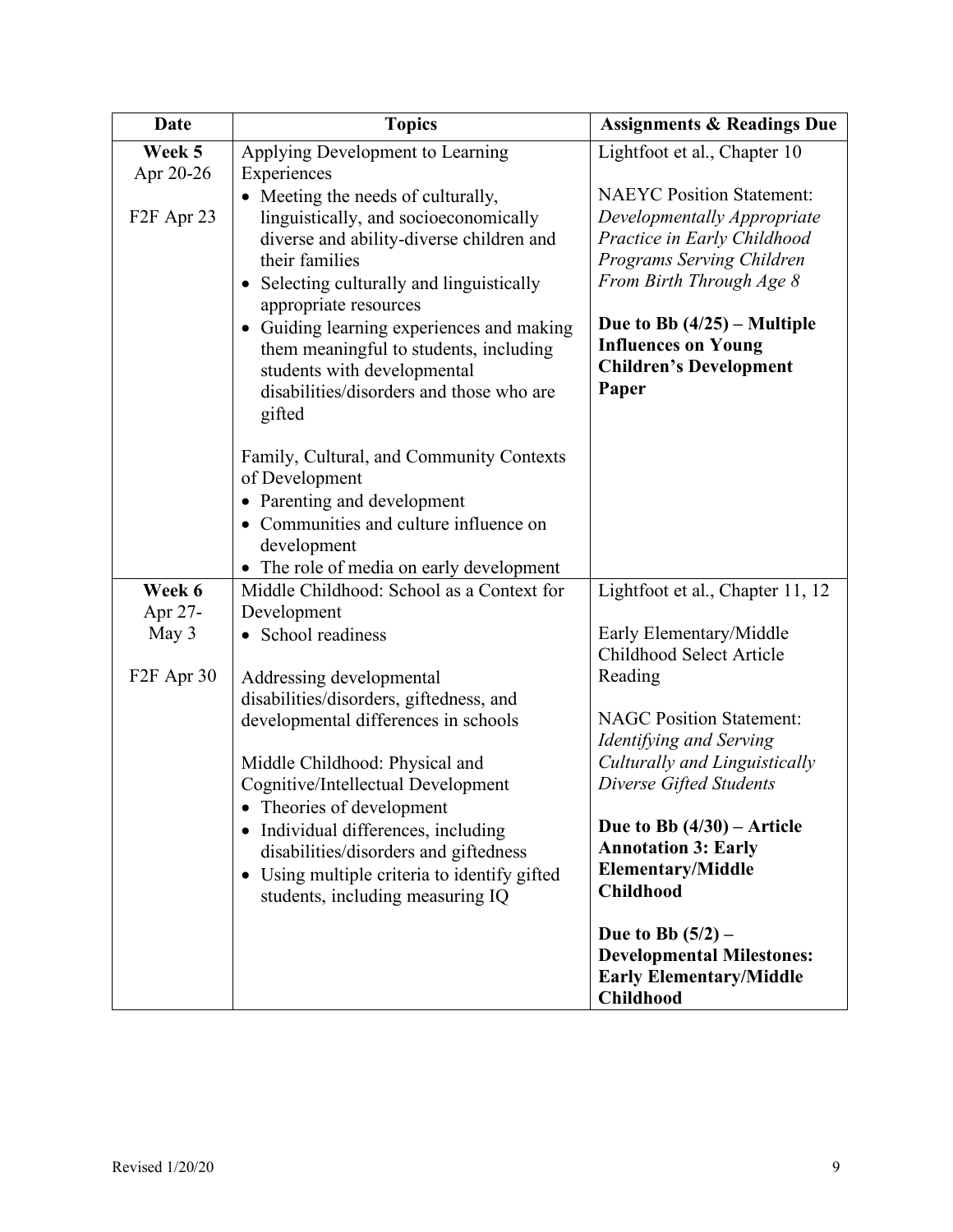| Date                   | <b>Topics</b>                        | <b>Assignments &amp; Readings Due</b>             |
|------------------------|--------------------------------------|---------------------------------------------------|
| Week 7                 | Middle Childhood: Social & Emotional | Lightfoot et al., Chapters 13,                    |
| May 4-10               | Development                          | 14, 15                                            |
|                        | • Theories of development            |                                                   |
| F <sub>2</sub> F May 7 | • Moral development                  | Due to Bb by the end of class                     |
|                        | Parental and peer influence          | $(5/7)$ – In-Class Adolescent                     |
|                        |                                      | Development and                                   |
|                        | Adolescence: Physical and            | <b>Development of Gifted</b>                      |
|                        | Cognitive/Intellectual Development   | <b>Students Activity</b>                          |
|                        | • Theories of development            |                                                   |
|                        | • Puberty and physical development   | Due to Bb $(5/7)$ – Attendance                    |
|                        | • Moral development                  | and Participation Self-                           |
|                        |                                      | <b>Evaluation</b>                                 |
|                        | Adolescence: Social and Emotional    |                                                   |
|                        | Development                          | Due to Bb $(5/9)$ – Case Study<br><b>Analysis</b> |
|                        | • Regulating emotions                |                                                   |
|                        | • Parent and peer relationships      | <b>Upload Case Study Analysis</b>                 |
|                        | Identity                             | to Tk20 $(5/9)$                                   |

Note: Faculty reserves the right to alter the schedule as necessary, with notification to students.

## **Core Values Commitment**

The College of Education and Human Development is committed to collaboration, ethical leadership, innovation, research-based practice, and social justice. Students are expected to adhere to these principles: http://cehd.gmu.edu/values/.

## **GMU Policies and Resources for Students**

## *Policies*

- Students must adhere to the guidelines of the Mason Honor Code (see https://catalog.gmu.edu/policies/honor-code-system/).
- Students must follow the university policy for Responsible Use of Computing (see https://universitypolicy.gmu.edu/policies/responsible-use-of-computing/).
- Students are responsible for the content of university communications sent to their Mason email account and are required to activate their account and check it regularly. All communication from the university, college, school, and program will be sent to students **solely** through their Mason email account.
- Students with disabilities who seek accommodations in a course must be registered with George Mason University Disability Services. Approved accommodations will begin at the time the written letter from Disability Services is received by the instructor (see http://ds.gmu.edu/).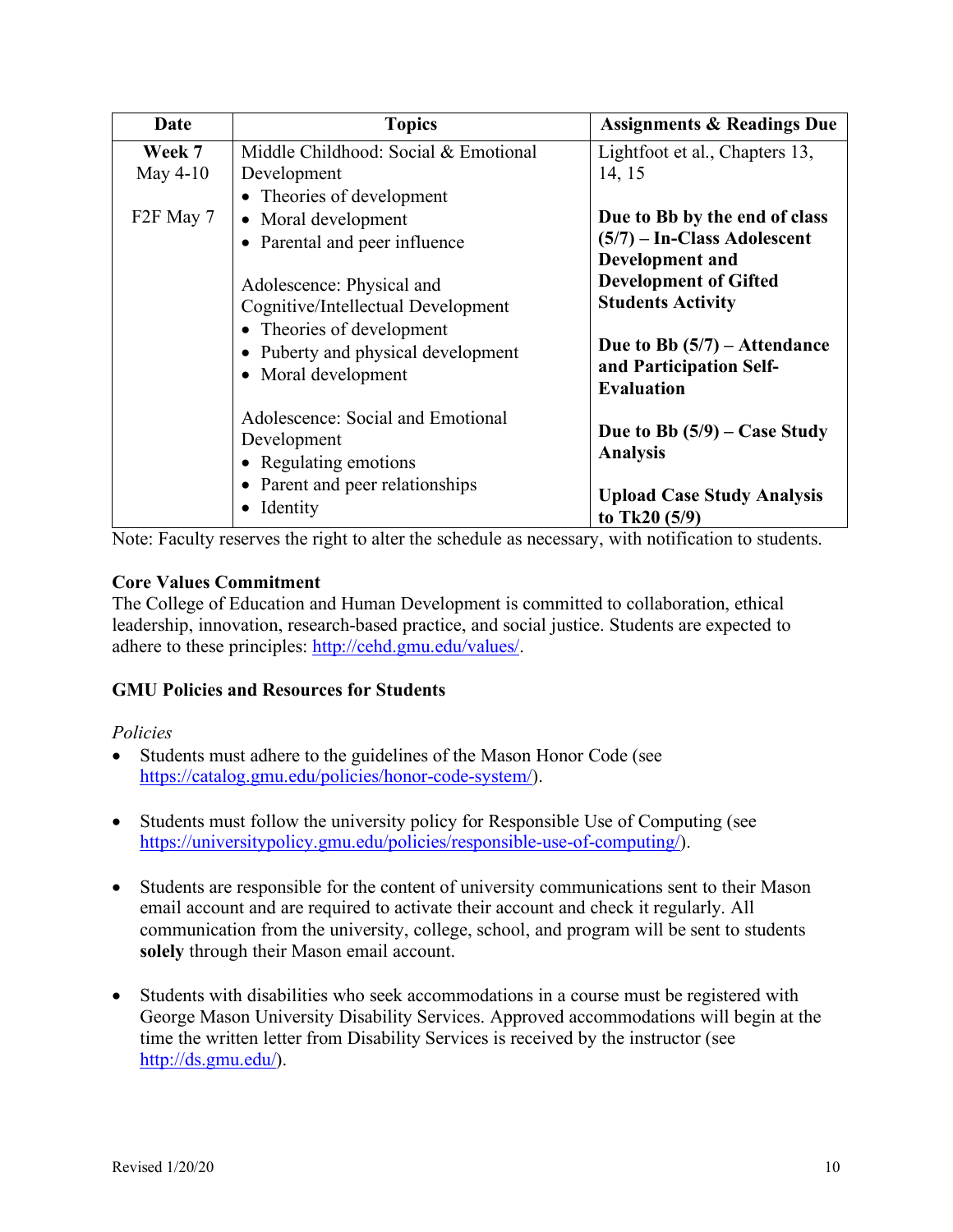• Students must follow the university policy stating that all sound emitting devices shall be silenced during class unless otherwise authorized by the instructor.

## *Campus Resources*

- Support for submission of assignments to Tk20 should be directed to tk20help@gmu.edu or https://cehd.gmu.edu/aero/tk20. Questions or concerns regarding use of Blackboard should be directed to https://its.gmu.edu/knowledge-base/blackboard-instructionaltechnology-support-for-students/.
- For information on student support resources on campus, see https://ctfe.gmu.edu/teaching/student-support-resources-on-campus.

**Notice of mandatory reporting of sexual assault, interpersonal violence, and stalking:** As a faculty member, I am designated as a "Responsible Employee," and must report all disclosures of sexual assault, interpersonal violence, and stalking to Mason's Title IX Coordinator per University Policy 1202. If you wish to speak with someone confidentially, please contact one of Mason's confidential resources, such as Student Support and Advocacy Center (SSAC) at 703- 380-1434 or Counseling and Psychological Services (CAPS) at 703-993-2380. You may also seek assistance from Mason's Title IX Coordinator by calling 703-993-8730, or emailing titleix@gmu.edu.

## **For additional information on the College of Education and Human Development, please visit our website: http://cehd.gmu.edu.**

| <b>Multiple Influences on Young Children's Development</b> |                  |                       |                    |                      |
|------------------------------------------------------------|------------------|-----------------------|--------------------|----------------------|
|                                                            | <b>Exceeds</b>   | <b>Meets</b>          | Approaches         | <b>Does Not Meet</b> |
| <b>CEC 1.1</b>                                             | Student          | Student discussed     | Student attempted  | Student did not      |
| Understand                                                 | provided         | socio-cultural        | to describe        | show                 |
| how language,                                              | discussion that  | contexts that         | multiple           | knowledge of         |
| culture, and                                               | met              | influence a child's   | influences that    | the multiple         |
| family                                                     | expectations     | development and       | may impact         | influences that      |
| background                                                 | and reflected    | learning, including   | children's         | may impact           |
| influence the                                              | complex          | family,               | development and    | children's           |
| learning of                                                | understanding    | socioeconomic status, | learning.          | development          |
| individuals                                                | of the           | language, culture,    | However, student   | and learning.        |
| with                                                       | interaction      | school, and           | did not accurately |                      |
| exceptionalities                                           | between          | community.            | discuss            |                      |
|                                                            | children's       |                       | influencers on     |                      |
| <b>NAEYC1b</b>                                             | social-cultural  |                       | children's         |                      |
| Knowing and                                                | context and      |                       | development.       |                      |
| understanding                                              | their individual |                       |                    |                      |
| the multiple                                               | learning and     |                       |                    |                      |
| influences on                                              | developmental    |                       |                    |                      |
| development                                                | variations.      |                       |                    |                      |
| and learning                                               |                  |                       |                    |                      |

## **Evaluation Guides**